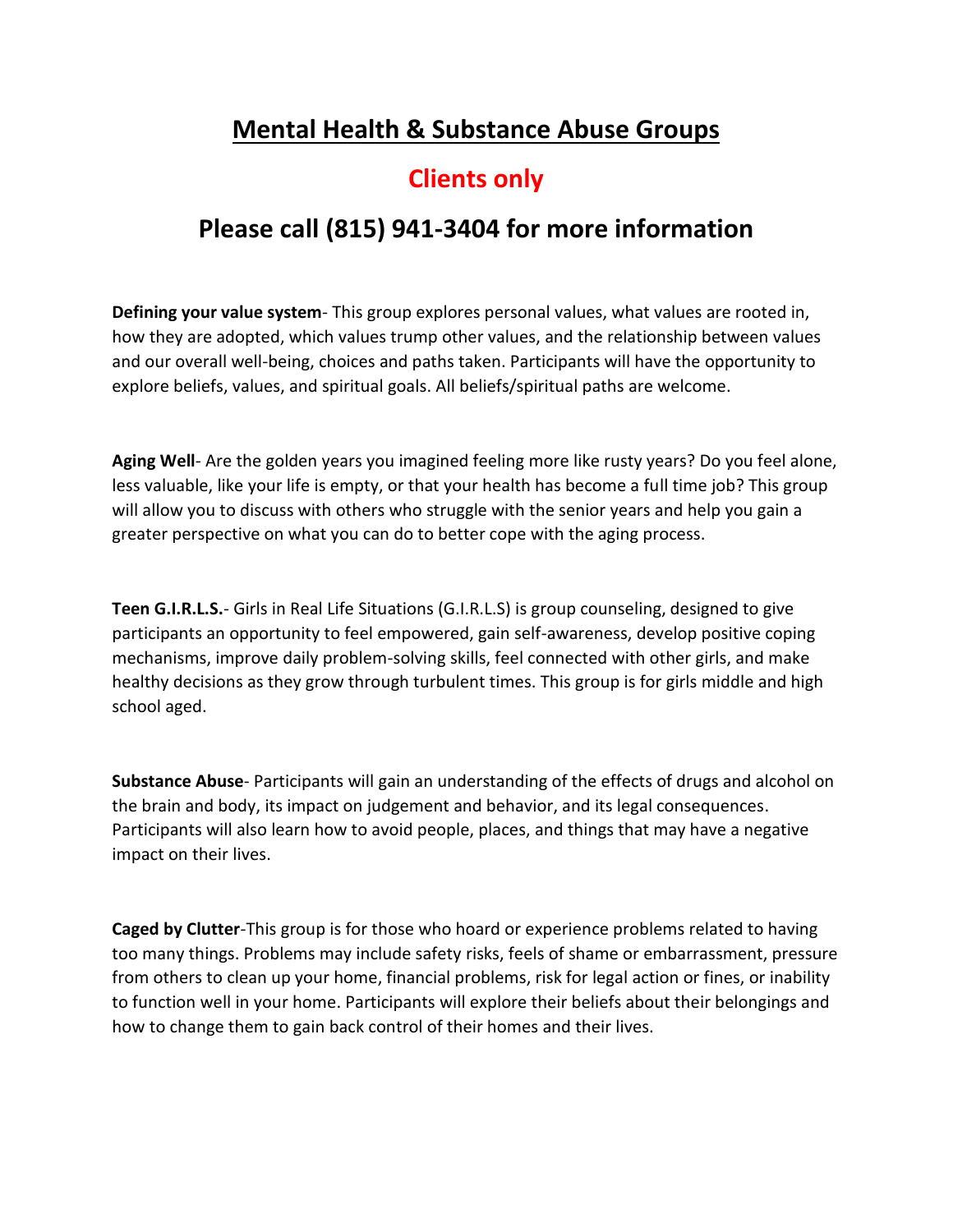**Young Motherhood**- Are you a mother under the age of forty who could use some extra support? If so, check out this 11-week group! Participants will learn skills and find support covering topics such as navigating the struggles of motherhood, understanding your own past, self-esteem, and others. All relationship statuses accepted.

**WRAP**- WRAP is a nine-week program that was developed and is led by people who are successfully managing mental health challenges. Participants will learn to identify their "Wellness Tools," which are the things they can do to feel better and stay well. Visit mentalhealthrecovery.com and let your therapist know if you would like to be on the list to attend our next WRAP program! Scheduled to start January 2022.

**Co-Occurring Disorders**- Participants will learn about their co-occurring mental health and substance use issues and develop coping skills to help manage them. They will discover how to identify symptoms and will be assisted with learning healthy ways to manage them. Members will also have the opportunity to mentor peers and connect with resources.

**Process**- This group will provide support and coping skills for clients negatively affected by the Covid-19 pandemic. Increased social isolation, anxiety, depression, fears, and other thoughts and feelings will be addressed based on the needs of group participants.

**Anxiety**- This group will seek to define stress and anxiety and how they play a role in our lives. Group covers topics such as stress/burnout, unavoidable stress, stress management, positive and negative stressors, stress relief, connection between thoughts, feeling, and behaviors, selftalk, positive/negative thinking patterns, rational thinking, reverse cognition, cognitive restructuring, and living in the present.

**Seeking Safety**- Many people who experience trauma don't feel emotionally or physically safe, and they may not get the care they need. The Seeking Safety group identifies how to build safe coping skills in the present. This group is appropriate for people who are struggling with substance abuse and/or trauma.